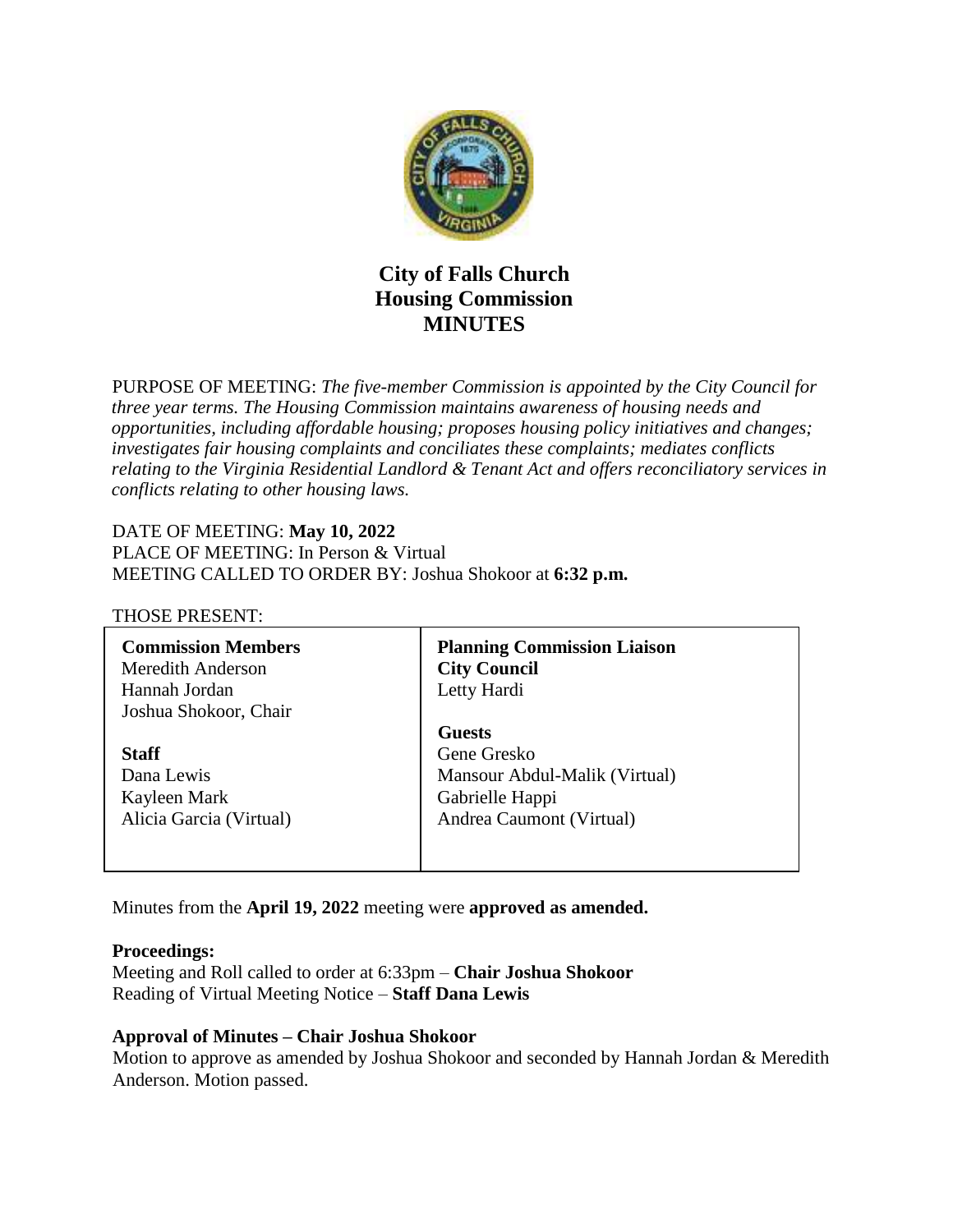#### **Rental Assistance Programs in the City Update – Dana Lewis**

The Virginia Rental Assistance Program's last day is Friday May 14th. Residents have been getting up to 18 months of rental assistance. Landlords have been applying on behalf of tenants so we are unsure of the amount of people who received the help. The City has rental funds through ARPA to assist people in the city if needed. Money with the state will spend until it runs out. The City has about \$150,000 and some of those funds are going to the welcoming Falls Church refugee program and emergency assistance including utilities.

Currently the City pays \$500 of assistance for utilities or rent and we want to increase that amount to \$1,000 of assistance a person can receive at one time.

Joshua asked about a tracking or update on those clients however there is no tracking because tenants were referred to the state program. The concern now is the people who were getting that assistance from the state will be coming back to the City and we won't know the demand for the program until the state program goes away.

There was a motion to support raising the assistance amount to \$1000 and raise the months of support. Hannah supports. Dana will research to see what works best for raising up to. Josh ask motion to raise to 50% of rent for now and Hannah second.

# **Amazon 2 Homeownership Program & Support for Developer Agreement Update – Mansur Abdul-Malik**

After the last meeting, they went to the drawing board to tease out individual costs and transaction per AMI cost. Mansur provided a spreadsheet that breaks down the details to the 80/20 equity split and the developer fee and gave insight on how they came up with the cost and how to get the 18 homes delivered.

Letty questioned if the 80/20 equity split is enough to replenish a revolving fund because 20% does not give much back to The City because of appreciation of homes. She said maybe it is best to seek out ten homes and change equity split to have better revolving of funds. Mansur said once the property is sold they're not just getting back what was put in, but also from the equity split and the goal is not profit but to keep the homes affordable. Homes will remain in the same AMI as when it was sold to the first buyer and the concept is to remain affordable for the next buyer. Mansur said we are using AMI model and not appreciation model to keep homes affordable. Hanna asked if market is moving fast and more expensive then what happens and if Mansur has checked to see the impact that would have. Mansura said he played around – and the higher the cost the fewer homes we can buy and they will continue to look and buy homes close to the amount as possible. More expensive means lesser homes to buy. Bottom line is we will end up buying fewer homes if more subsidy is needed.

Hanna brought up the developer fee – previous meetings it said the fee was 12 but this spreadsheet provided says 7%. Mansur explained that is the total fee for purchase, hold and sale. NHP will be managing and execute properly and receive 7% on the entire transaction.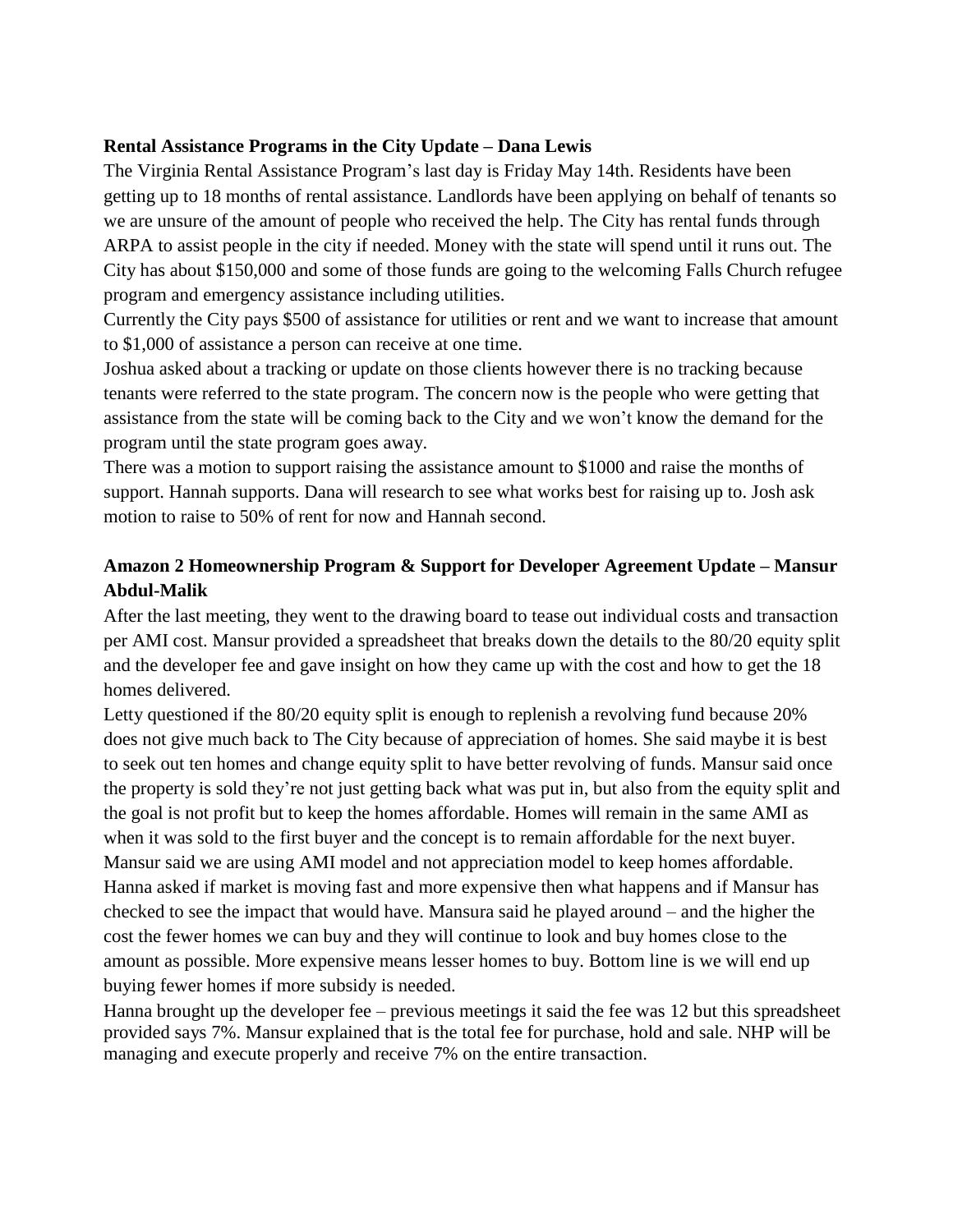Dana said the developer fee was discussed with council and details will be discussed in the work session. Meredith suggested addressing the concerns about the 12% developer fee. A request was made for a simpler model on the process and cycle of the program.

## **Amazon 3 Acquisition Strike Fund Update– Alicia Garcia**

Virginia Village project is making great headway with the working group. A version of the MOU was presented to working group between the City, EDA and Wesley. Excellent feedback was given from the working group.

Alicia said there are a few more changes to make and she will make the changes and recirculate and present to council early June.

- Rehab at 310 S Maple request for quotes have been submitted. A few people declined but some are interested. Getting them to do in person visits to the building to get more accurate quotes.
- CHP working with them to do energy efficient upgrades at all the buildings and not just at 310 S Maple. CHP came to see the buildings to see what work was feasible and has great ideas such as electrical updates, insulation in roof and may have additional scope of work.
- Alicia attended the EDA meeting where the resolution was passed for signing of the rehab application with Virginia Housing and she will work to get it signed and passed to Wesley.
- Phase 1 environmental is on track to meet the June  $30<sup>th</sup>$  deadline.
- Transferring 208 Gibson to EDA this is the last building in City ownership and will bring to council for approval on the refinance. Wesley will act as buyer per MOU – want them to be proactive about buying and not wait on buildings to become on sale.

## **Affordable Dwelling Unit Update – Kayleen Mark**

HUD has released the updated 2022 AMI and we have updated the increased qualifying income amounts. Rents will remain the same until November.

Founders Row had to delay two ADU units until September 1, 2022 while waiting for the certificate of occupancy for some units. Only two ADU units were affected by this. We currently have five units at Founders Row to fill for 5/15/2022 move in and three units at Verso for 5/15/2022 move in. Pearson Square has two units for mid-June that she is in the process of getting them filled.

For outreach, she participated in the monthly employee town hall meeting giving updates on the ADU Program and applying for the waitlist. She has the EAP meeting scheduled for June  $7<sup>th to</sup>$ share information on the program. She will also be completing a video on Thursday with the property management teams to provide more information on the ADU program and how to apply. She then shared with the group a flyer she created for outreach and received great feedback on the flyer.